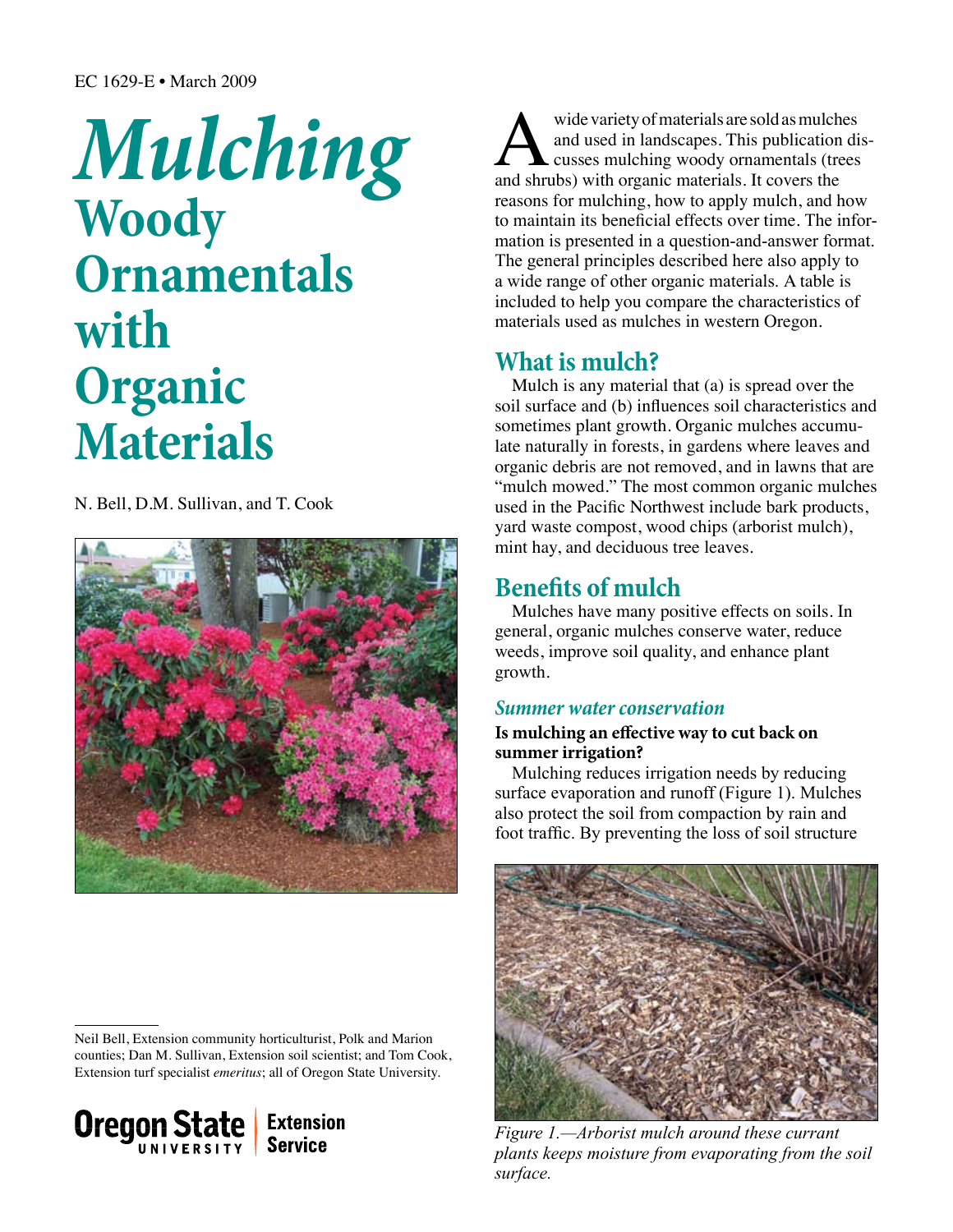caused by compaction, mulches promote water infiltration into the soil. Also, mulched plants can better use water stored in the soil because they have larger root systems than do unmulched plants.

Although mulching reduces water use, it does not completely eliminate the need for irrigation. Rhododendrons and other shallow-rooted, drought-sensitive plants still require irrigation. Only by using plants adapted to long, dry summers, such as many Northwest native plants and most Mediterranean-type plants, can you hope to completely eliminate summer watering.

#### **When should I mulch woody ornamentals to maximize water conservation benefits?**

March or April is a good time to mulch woody ornamentals for water conservation. Mulch applied in summer, after soil has dried out, is not as beneficial. Fall mulch applications can smother winter annual weeds, decrease runoff, and increase soil water retention for the following summer.

## **What irrigation practices promote efficient water use in mulched plantings?**

To gain water conservation benefits from mulching, irrigate infrequently, but apply enough water to thoroughly moisten the soil below the mulch. Frequent, light summer irrigations may wet only the mulch and promote growth of a shallow root system.

## **Can a mulch layer actually reduce water infiltration into the soil?**

Soil microorganisms release glues or waxes as they decompose organic mulches. This waxy material coats and seals the partially decomposed mulch and is highly water repellent. Mulches with a high proportion of fine particles tend to compact and have a greater problem with surface sealing than do coarser materials. Fungal mats on the soil surface can also repel water after the soil dries out.

## **My mulch packs down after a while and seems to shed water. What can I do to prevent this?**

The simplest way to prevent this problem is to use coarser mulch. The more fine particles in the mulch, the more problems you will have with surface sealing. If using fine-texture bark, apply no more than 2 to 3 inches.

Always rough up the surface layer with a fork or other implement before adding more mulch. You



*Figure 2.—The mulched area (right) contains fewer weeds than the unmulched area (left).* 



*Figure 3.—Weeds growing in a sparsely planted, bark-mulched planting.* 

also can improve water infiltration by installing drip irrigation tubing under the soil surface.

# *Controlling weeds*

#### **How does mulching control weeds?**

Mulches can be used both to control existing weeds and to prevent weeds from sprouting (Figure 2). A mulch layer excludes light. Without sunlight, young weeds cannot produce sugars needed for growth and ultimately die. Some weed seeds require light in order to germinate, so mulch can also prevent germination. Finally, weeds with small seeds generally can't emerge through a 3-inch mulch layer.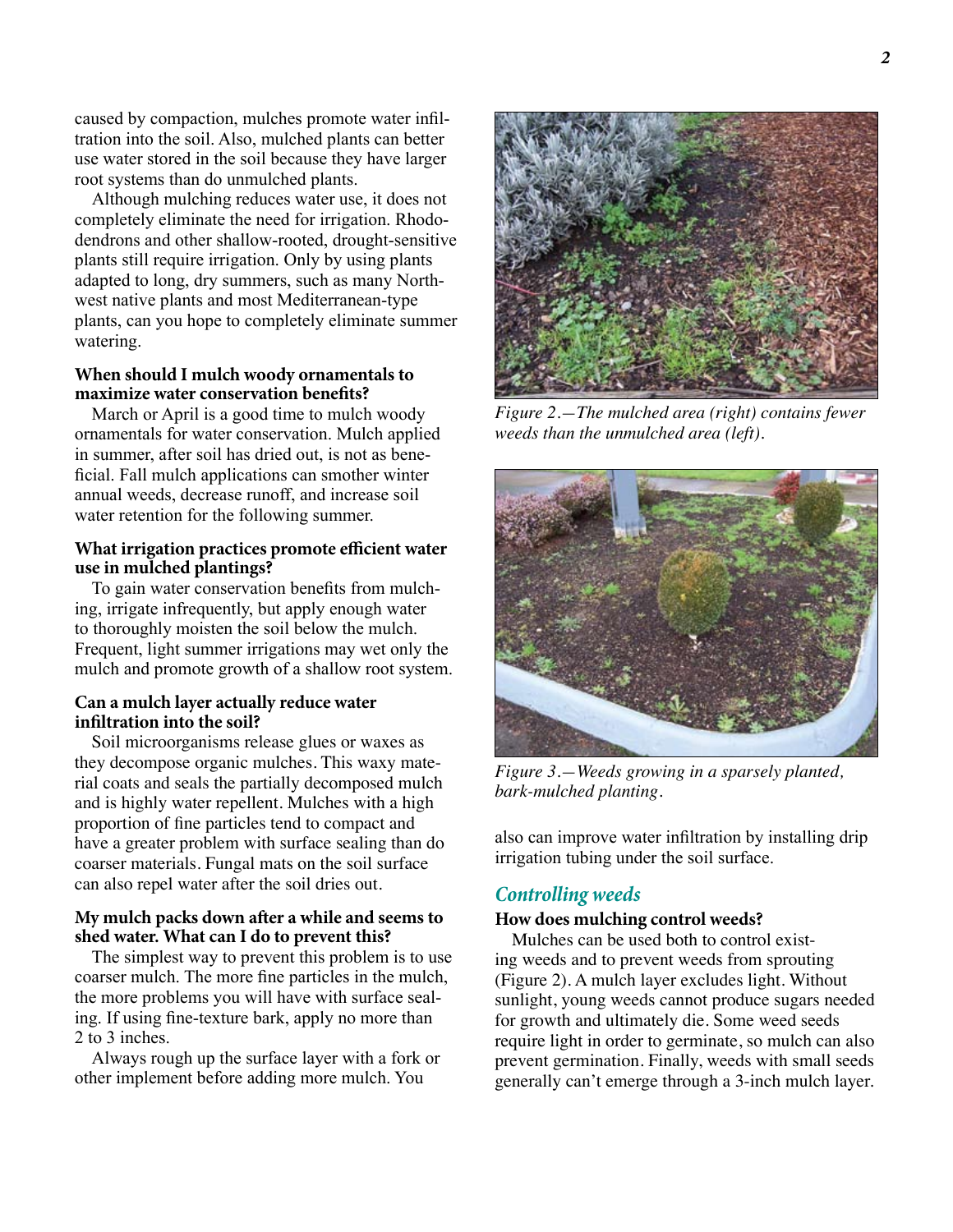#### **Are some mulches better than others at controlling weeds?**

"Woody" mulches, such as bark mulch or wood chips, are best at controlling weeds, because young weeds have a difficult time growing in them. Even when weed seeds germinate in these mulches, there typically isn't enough nitrogen for rapid seedling growth.

Composted mulches often promote weed growth (they create a good seedbed for weeds) because they contain more fine particles than fresh wood or bark and they usually contain more nutrients. Once bark or other wood products start to break down, conditions for weed growth improve (Figure 3, page 2). Regardless of how well a mulch controls weeds initially, no organic mulch controls all weeds indefinitely.

## **What weeds are typically controlled by bark or wood chip mulch?**

Mulch layers are most effective on annual weeds. An application of mulch in spring will smother young seedlings and prevent emergence of germinating seeds.

Winter annuals, such as groundsel *(Senecio vulgaris)*, bittercress *(Cardamine hirsuta)*, and annual bluegrass *(Poa annua)*, can be difficult to control. These weeds, however, can be smothered by a layer of mulch in late fall, especially if the mulch is applied after most of the seeds have germinated.

Mulch needs to be at least 3 inches deep to smother existing weeds and prevent emergence of germinating seedlings.



*Figure 4.—Landscape cloth partly covered with bark.*

#### **Will mulching control perennial weeds?**

Many perennial weeds, especially aggressive species such as Himalaya blackberry *(Rubus armeniacus)*, field bindweed *(Convolvulus arvensis)*, horsetail *(Equisetum arvense)*, and quackgrass *(Agropyron repens)* are not controlled by mulch. Control these weeds before mulching. They may require further hand removal or chemical control after mulch is applied.

#### **Do geotextile fabrics or plastic barriers under mulch effectively control weeds?**

Geotextile fabrics and plastic generally are effective at controlling weeds that germinate below the fabric. They also are effective at preventing emergence of perennial weeds such as horsetail and bindweed. Rhizomes from grasses such as quackgrass often grow through fabrics.

Since fabrics and plastic are unattractive, cover them with some type of mulch (Figure 4). Once mulch is applied, weeds can grow in the mulch above the plastic or fabric, so these materials are not a permanent solution to weed problems.

Major problems encountered with geotextile fabrics include the following.

- Weeds grow in mulch on top of the fabric (Figure 5).
- Perennial weeds grow through the fabric or through gaps in the fabric.
- Fabric is exposed after mulch is lost to wind, water, or decomposition.
- Fabric becomes enmeshed with roots, and it bonds with the underlying soil.



*Figure 5.—Weeds are growing in the bark on top of this landscape cloth.*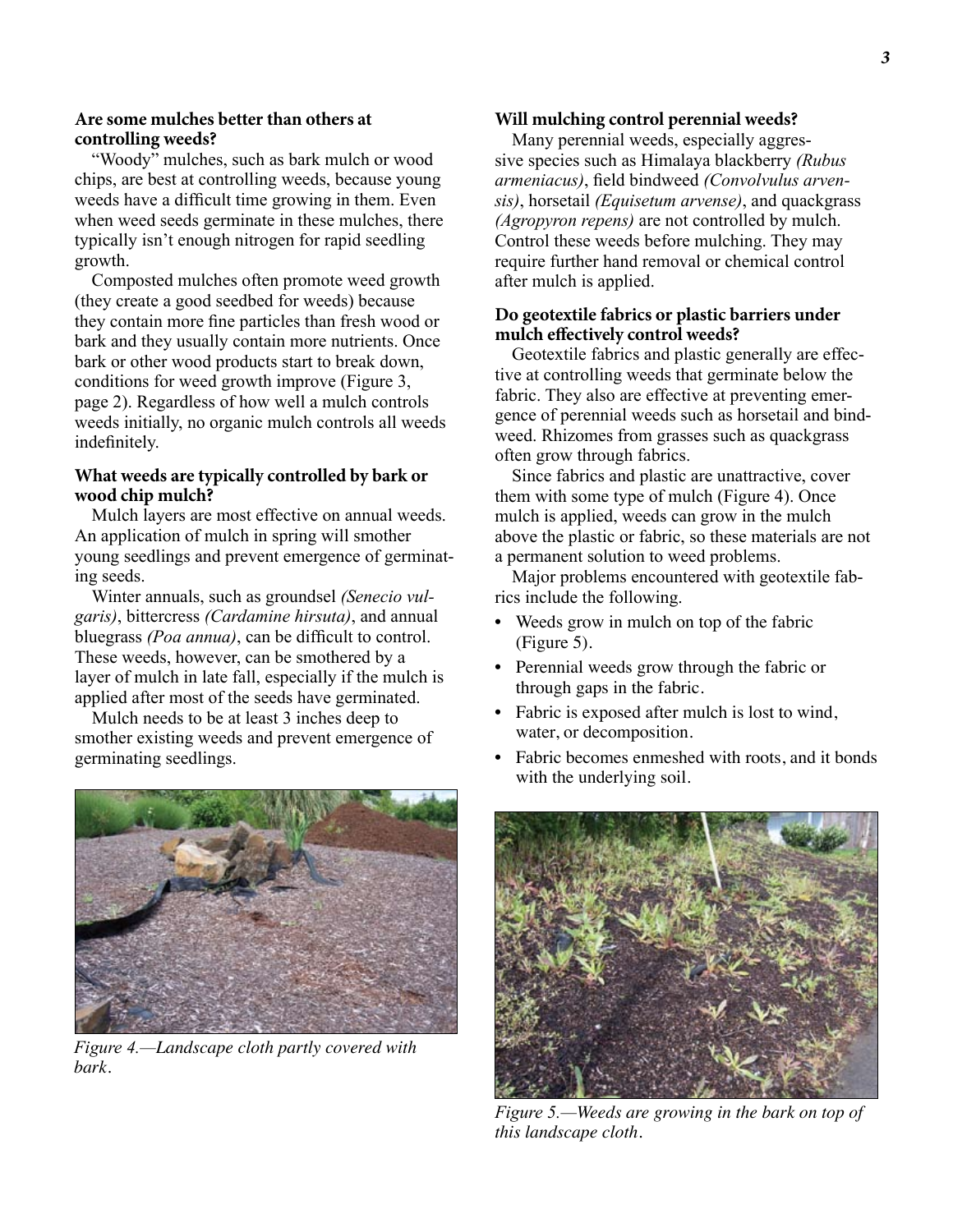#### *Promoting soil fertility and health*

#### **How does mulching affect the supply of nitrogen in the soil for plant growth?**

Decomposition of wood chips, bark dust, and sawdust can compete for nitrogen (N) with some plants. These mulches are high in carbon (C) and very low in nitrogen. In other words, they have a high C:N ratio. Mulches are decomposed primarily by microbes (bacteria and fungi) in the soil or at the soil surface. These microbes need N to survive. When decomposing a woody mulch with a high C:N ratio, microbes compete with plants for N available in the soil.

Because mulches are applied to the soil surface, most of the N removed is from the top 3 to 6 inches of soil. Small plants and recent transplants are unable to compete and often suffer from nitrogen deficiency. Larger or more established trees and shrubs generally are not affected because they have deeper roots and adequate nitrogen stored in their tissue to support growth.

#### **How can I avoid nitrogen deficiency problems associated with woody mulches?**

By increasing soil fertility before planting and mulching, you can avoid most problems with N deficiency. Mix 2 to 3 inches of low-salt compost into the shrub bed before planting.

If you suspect N deficiency in an existing planting, try fertilizing a few of the plants with an N fertilizer and see whether growth improves. Make sure the fertilizer gets through the mulch. Either apply it to the mulch surface and water thoroughly after application, or rake back the mulch, apply fertilizer at the soil surface, and then replace the mulch.

Coarser mulch, which breaks down more slowly, does not draw nitrogen from the soil as rapidly.

#### **Can a mulch be used to feed plants the way fertilizers do?**

Mulches can be a helpful source of plant nutrients. As the mulch decomposes, nutrients are liberated. Thus, a mulch's value as a fertilizer depends on what nutrients were initially present in the mulch.

All organic mulches contain some of the major plant nutrients, including phosphorus (P), potassium  $(K)$ , calcium  $(Ca)$ , and magnesium  $(Mg)$ . Alder and hemlock mulch contain fairly large amounts of N. Well-rounded composts generally are good sources of a range of nutrients. Mulches may not

replace fertilizers altogether, but they do play a role in building healthy soils, which reduces the need for fertilizer.

#### **How do organic mulches affect soil microbial activity and root growth?**

Adding organic mulch increases the soil's water content, which stimulates microbial activity. Also, reducing the need for tillage to control weeds preserves soil microbes. Perhaps most important, soil organisms use the mulch as food as they begin its decomposition and incorporation into the soil.

Organic mulches also generally increase surface rooting by improving oxygen and moisture conditions at the mulch–soil interface.

#### **Do organic mulches affect earthworm activity?**

Mulch attracts earthworms. Like humans, however, earthworms have food preferences. They tend to avoid very woody mulches, such as bark mulch or wood chips, until the mulch breaks down somewhat. They readily feed on leaf mulch.

#### **Do mulches alter the pH of the soil?**

Many organic mulches are acidic. Some, such as bark mulch, may have a pH as low as 4, or even lower. It often is assumed that these acidic mulches will lower soil pH. However, in all but the sandiest soils, soil pH is strongly buffered (resists change), so soil pH changes very little after applying most mulches. Some change in soil pH may occur in the top 2 inches of soil, especially if mulch is applied repeatedly. In general, though, mulches do not change pH enough to be a major concern for woody ornamentals.

#### **Is it safe to use mulch made from plant materials that are reported to contain natural plant toxins?**

Plants such as black walnut *(Juglans nigra)* produce substances that inhibit the growth of other plants. These substances are called allelopathic. In general, allelopathic substances inhibit seed germination but are not toxic to established woody plants. Allelopathic compounds in raw plant materials are broken down to harmless compounds by soil microorganisms. These compounds are also strongly adsorbed (inactivated) by clays in soil.

If you are concerned about using mulches made from plants with known allelopathic effects, you can eliminate any potential problems by aging or composting the mulch (see page 9).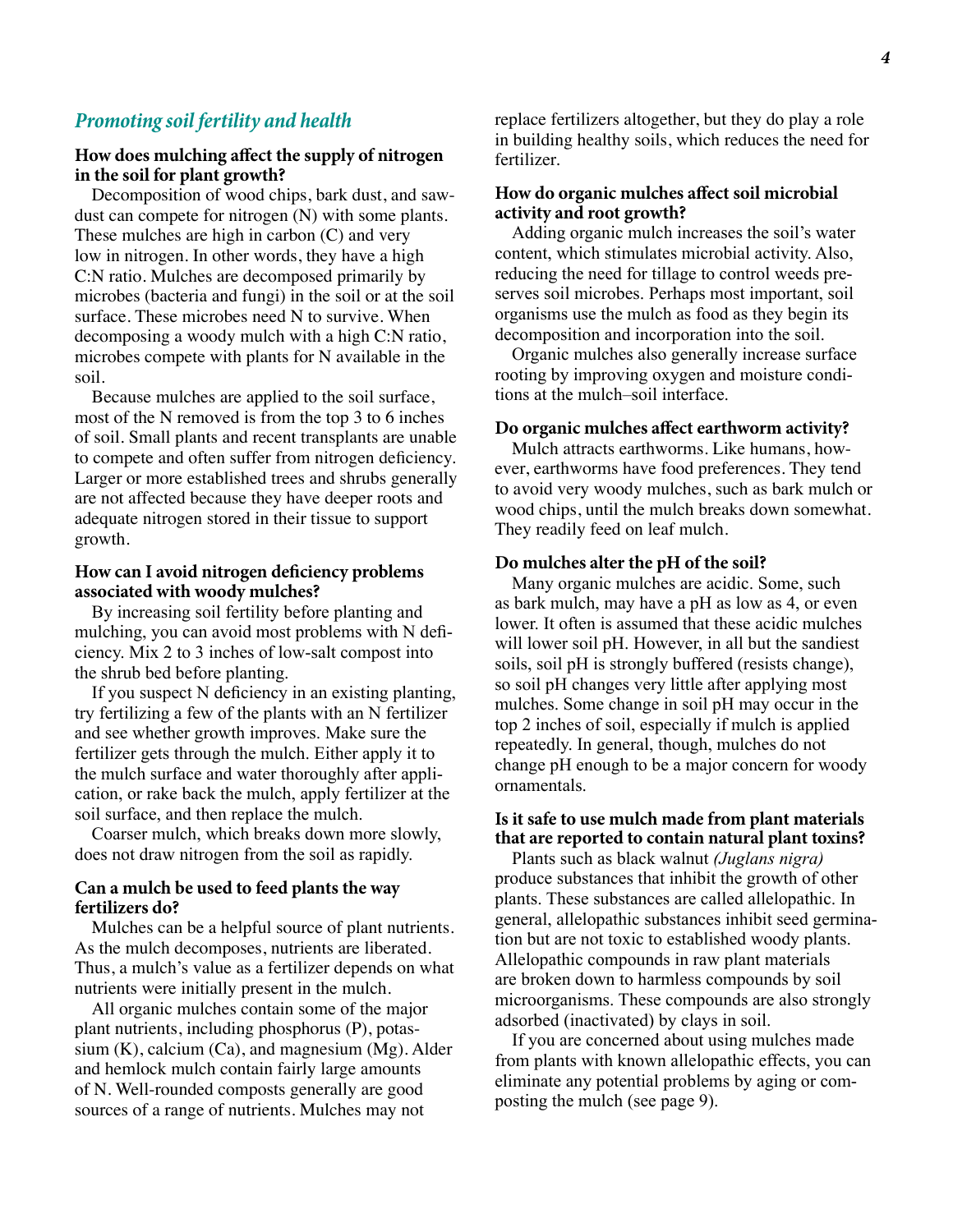#### **I see mushrooms growing in my mulch. Are these a problem for my plants?**

Mushrooms are the spore-producing (reproductive) part of Basidiomycete fungi. Fungi are common in organic mulches because they are partly responsible for decomposing the mulch. They are not harmful to plants. Other fungi, such as slime molds, birds-nest fungi, and artillery fungi, are also common in mulch. Mushrooms can be removed by raking if animals' or children's safety is a concern. Eliminating fungi from mulch or soil is neither practical nor desirable.

## *Plant growth*

#### **Do mulched plants grow better?**

Mulched plants often grow better than unmulched plants. This difference may be due to higher soil moisture levels, enhanced soil fertility, and reduced weed competition.

Young trees planted in lawns establish and grow faster with a mulched space around the trunk. In this case, enhanced growth is due to reduced root competition from turf and to higher nitrogen levels.

#### *Pest and disease management*

#### **Does mulching affect plant health?**

In general, appropriate mulching increases plant health and resistance to diseases and insect pests. Repeated additions of organic matter slowly increase the organic matter content of the soil. The resulting increase in biological activity and biodiversity in the soil helps suppress plant disease organisms. Mulched plants are also insulated from environmental stresses such as drought or extreme cold or heat. Excessive mulch, however, can result in wet root zones and increased root rot diseases.

#### **Why should I keep mulch away from the base of woody plants?**

Mulch piled around trees or shrubs keeps the area around the trunk moist, increasing the risk of fungal or bacterial disease. Also, some pests, such as voles, are encouraged by mulching; thus, mulching too close to the trunk can provide them with an opportunity to feed on trunk bark.

#### **Should sites that are abnormally wet (due to low spots in the landscape or poor drainage) be mulched heavily?**

Thick mulch layers can worsen oxygen-deficient or "anaerobic" conditions in soil, making it difficult

for plants to grow. Leave wet sites unmulched or mulch them lightly. Heavily mulching wet soils may weaken plants and make them more susceptible to root rot diseases. If you plan to plant on a very wet site, use plants adapted to such conditions or improve drainage before planting.

#### **Does uncomposted organic mulch spread disease?**

Mulches often contain mixtures of plant materials (bark, wood, leaves). It often is impossible to know the origin of the mulch and how it was processed.

Most plant disease organisms, even if in an infected tree, do not survive well once the tree is chipped. The reason is that they cannot compete well with wood-decay fungi. Uncomposted plant materials can, however, carry two important diseases of woody plants: Port-Orford-cedar root rot, caused by *Phytophthora lateralis*, and Sudden Oak Death *(Phytophthora ramorum)*.

Many diseased Port-Orford-cedar trees are disposed of by chipping, and mulch made from these chips can spread the disease to healthy plants. Do not use mulch from Port-Orford-cedar trees unless you are certain that the mulch is from a safe source.

Sudden Oak Death is currently in Oregon only in Curry County and is in parts of California. To avoid problems with Sudden Oak Death, avoid any uncomposted mulches that might have come from those locations.

Detailed information on these plant diseases is in the Online Guide to Plant Disease Control (http:// plant-disease.ippc.orst.edu/index.cfm) and at the WSU Sudden Oak Death program website (http:// www.puyallup.wsu.edu/ppo/sod.html). For tips on dealing with Sudden Oak Death, see OSU Extension publication EM 8877, *Sudden Oak Death and Phytophthora ramorum* (http://extension.oregonstate. edu/catalog/pdf/em/em8877.pdf)

If you are concerned about mulch-related diseases, use only composted mulches from known sources. Keep in mind that materials such as arborist mulch have been used for many years with little documentation of disease spread via mulch.

# **Choosing a mulch**

A wide variety of organic mulch products are available. The most common types of mulches are described below, and the table on page 9 compares their characteristics.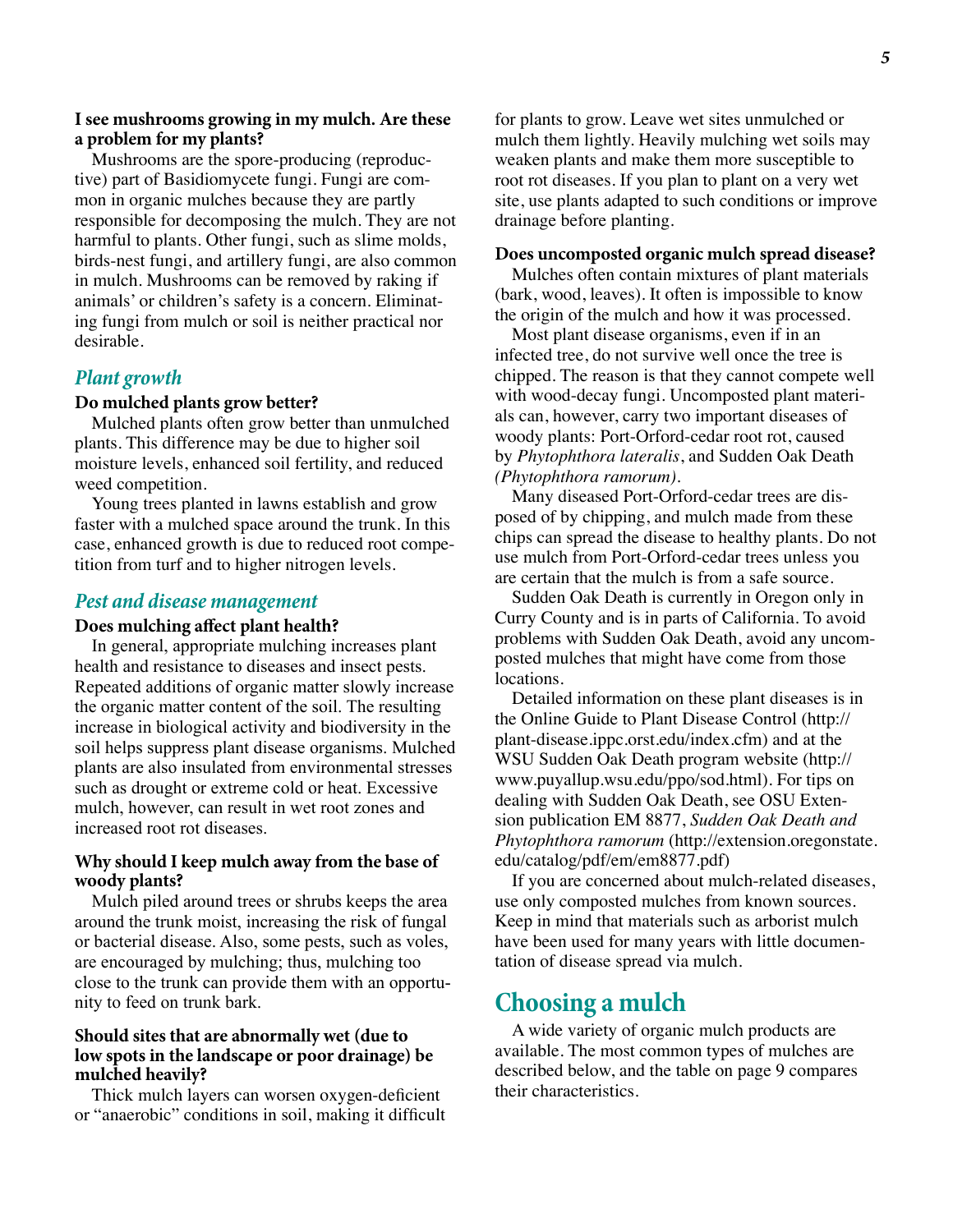#### *Bark products*

Mention "mulch" for a shrub bed, and most people think of bark (Figures 6 and 7). Bark often is referred to as "bark dust." The most common bark products are Douglas-fir and hemlock. The cost of hemlock usually is 25 percent more than comparable Douglasfir.

These products are sold in bulk or in bags, sometimes with coloring added for decorative purposes. Regardless of the product's actual color, fresh bark in bulk often is sold as "red," while aged bark is sold as "dark." The price usually is comparable for both.

Several grades of bark are available, including fine, medium, nuggets, and rocks. The cost of fine and medium-grade bark dust usually is similar. Nuggets (generally chunks smaller than 2 inches) and bark rocks (chunks 1.5 to 3 inches in size) are more expensive, although they last longer and do not compact as much as finer grades of bark.

Bark products typically have a pH around 4 and a high C:N ratio. Bark also contains a high proportion of lignin, a plant constituent that is highly resistant to decomposition. Bark contains very low levels of plant nutrients and has little value as fertilizer.

Compared to other mulches, bark products tend to last for a long time and control weeds better. Bark becomes darker as it ages.

#### *Wood chips*

Wood chips (Figure 8) are made from the heartwood of a tree, as opposed to its bark. They may be manufactured from Douglas-fir, western redcedar, or hardwoods such as alder. Wood chips have a very



*Figure 6. Bark mulch used in a landscape.*



*Figure 7.—Bark nuggets.*



*Figure 8.—Wood chip mulch.*



*Figure 9.—Yard waste compost used as a mulch.*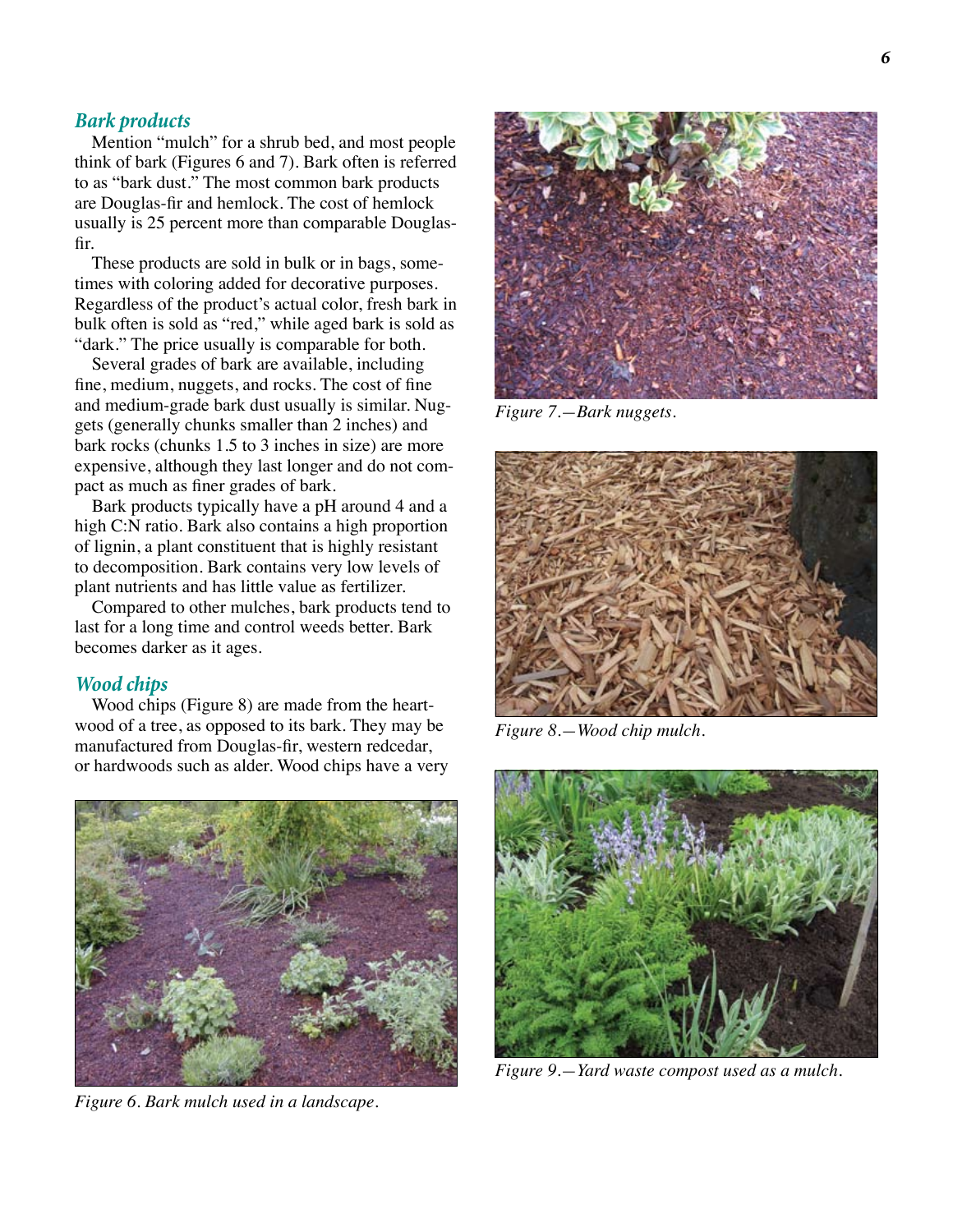light color but turn gray as they age. Wood chips often are used to line pathways or as a groundcover in play areas, but they also are used as mulch.

Wood chips generally break down faster than bark nuggets of similar size. Much like bark dust, wood chips have a low pH, a high C:N ratio, and very low levels of available plant nutrients. They perform as well as bark nuggets in controlling weeds.

#### *Yard waste compost*

Sometimes sold as "garden compost," yard waste (or yard debris) compost (Figure 9, page 6) is composed of processed grass clippings, leaves, brush, and tree and shrub prunings. After composting for 3 to 9 months in large piles, it is screened to remove large sticks. The coarseness of the final product depends on how you purchase it. Bagged mulch usually contains fewer coarse particles (those larger than ½ inch) than bulk mulch.

During composting, piles usually reach temperatures above 130°F, killing most weed seeds. Finished compost typically has a pH of 6 to 7 and a C:N ratio of about 20:1. Because of the variety of ingredients, and because it is composted, it is a fairly good source of nutrients. Yard waste compost has an attractive dark color and fine texture. Because of its fine texture and nutrient content, yard waste compost is best suited as a summer mulch in selected areas within vegetable or flower gardens. It is not effective at controlling weeds.

#### *Arborist mulch*

This product consists of chipped limbs and trunks of trees that have been pruned or removed (Figure 10). It is available from tree service companies. It contains wood, bark, and leaves from one or more tree or shrub species. Arborist mulch typically is very coarse and may contain some sticks and large pieces, so it is not as uniform in appearance as bark mulch.

Arborist mulch often is available at very low cost or for free. One of the easiest ways to obtain a supply is simply to chat with arborists who are working in your neighborhood.

Studies have shown that arborist mulch does a good job of suppressing weeds and conserving water. Its large particle size, combined with the fact that it is very "woody," means that it resists decomposition and does not readily pack down. However, the lack of uniformity can make it difficult to apply, and to some people it doesn't have the aesthetic appeal of bark mulch or yard waste compost.

The pH of arborist mulch is low, and it is low in most nutrients. There is no documented evidence that arborist mulch harms woody plants via allelopathic effects. As noted earlier, allelopathy rarely, if ever, affects woody landscape plants.

Talk to your supplier to make sure that no undesirable plants such as poison-oak or English ivy were growing on the trees that were chipped to make the mulch.

#### *Deciduous tree leaves*

Leaves are a readily available organic matter source. Some cities will deliver leaves at little or no charge.

Partially decomposed leaves are known as leaf mulch or leaf mold (Figure 11). This product has a near-neutral pH (6 to 7.5). The C:N ratio typically is about 50:1 in fresh leaves, decreasing to below 20:1 when leaves are fully composted. Most leaves are a good source of potassium.



*Figure 10.—Arborist mulch.*



*Figure 11.—Chopped leaves used as a mulch.*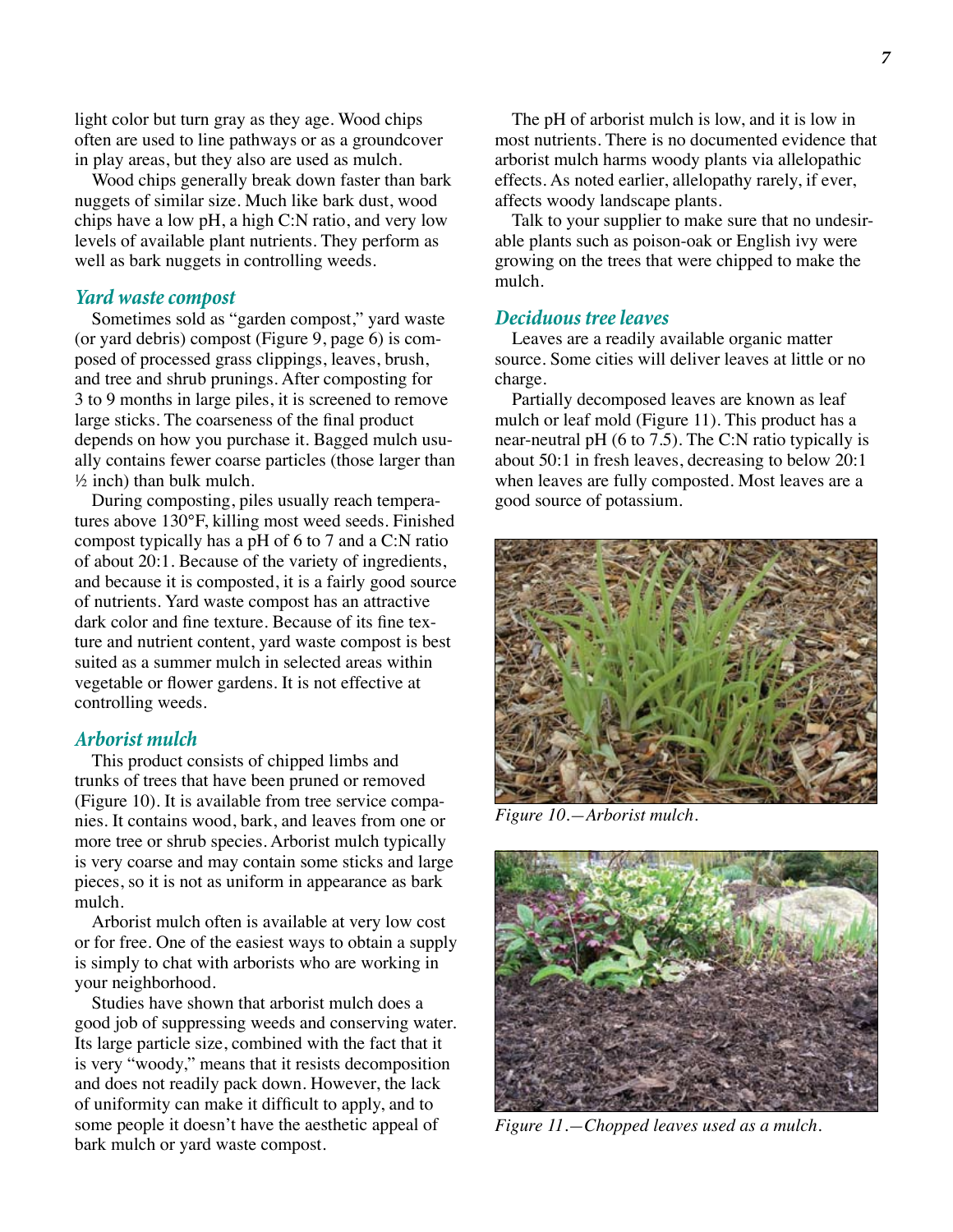#### *Mint compost*

Peppermint hay, consisting of leaves and stems that have been heated to remove peppermint oil, is one of the most commonly available residues from Willamette Valley farms. Mint compost may be available in bulk from growers or mint processors. It is less commonly sold by retailers.

Freshly cooked peppermint hay, offered for sale in August, is a relatively good source of nitrogen and potassium. However, composted peppermint hay is more suitable for landscape use and has greater longterm value as a soil amendment. It usually is uniformly black and fairly coarse. Mint compost often contains compacted chunks that can make application difficult. Mint compost is useful in informal settings, but it decomposes rapidly and does not provide effective long-term weed control.

#### *Sawdust*

Sawdust is a by-product of lumber processing and may also be available from cabinet makers and mills that make moldings. Like wood chips, sawdust is made from heartwood, not bark, but the particles are much smaller. Sawdust is occasionally available in bulk. Although rarely used in ornamental plantings, it is often used on some shrub crops such as blueberries (Figure 12).

The pH of sawdust is similar to that of wood chips, as is its nutrient availability, which is negligible. Fresh sawdust can injure bedding plants. Using aged, leached, or composted sawdust eliminates this risk.

The fine texture of sawdust can allow it to crust over and repel water, reducing water infiltration. Do not use sawdust on slopes or where water might flow over the soil surface.

Although the initial high C:N ratio of sawdust provides reasonable weed control, the small particle size results in fairly rapid decomposition. Reapplication usually is required much sooner with sawdust than with wood chip mulch.

#### *Hazelnut shells*

Oregon is the leading producer of hazelnuts in North America. After the kernels are extracted from hazelnuts, the cracked hulls remain as a by-product and are marketed as a groundcover or mulch (Figure 13). They usually are sold in 1.5- to 2.5-cubic foot bags rather than in bulk. Because of the small size of the bags, hazelnut shells are far more expensive than other mulch products. However, they do have the advantage of being extremely resistant to decay, and they tend to last almost indefinitely if not disturbed.

Because they are lightweight, hazelnut shells are not suitable for slopes or other areas where wind or water could disturb them. Because the shells are low in nutrients and resist decomposition, they effectively supply no nutrients to the soil and have no effect on soil pH.

# **Buying and using mulch**

#### **Is there any standard classification for bark particle size in the marketplace?**

No. Bark is sold only in fine and medium grades and as nuggets or rocks. None of these terms has a standard definition. For general landscape use, medium bark often is the best choice.

#### **How deeply should I mulch shrub and tree beds?**

With wood chips or ground wood waste (arborist mulch), results usually are best by mulching 3 to



*Figure 12.—Sawdust mulch on blueberries. Figure 13.—Hazelnut shell mulch.*

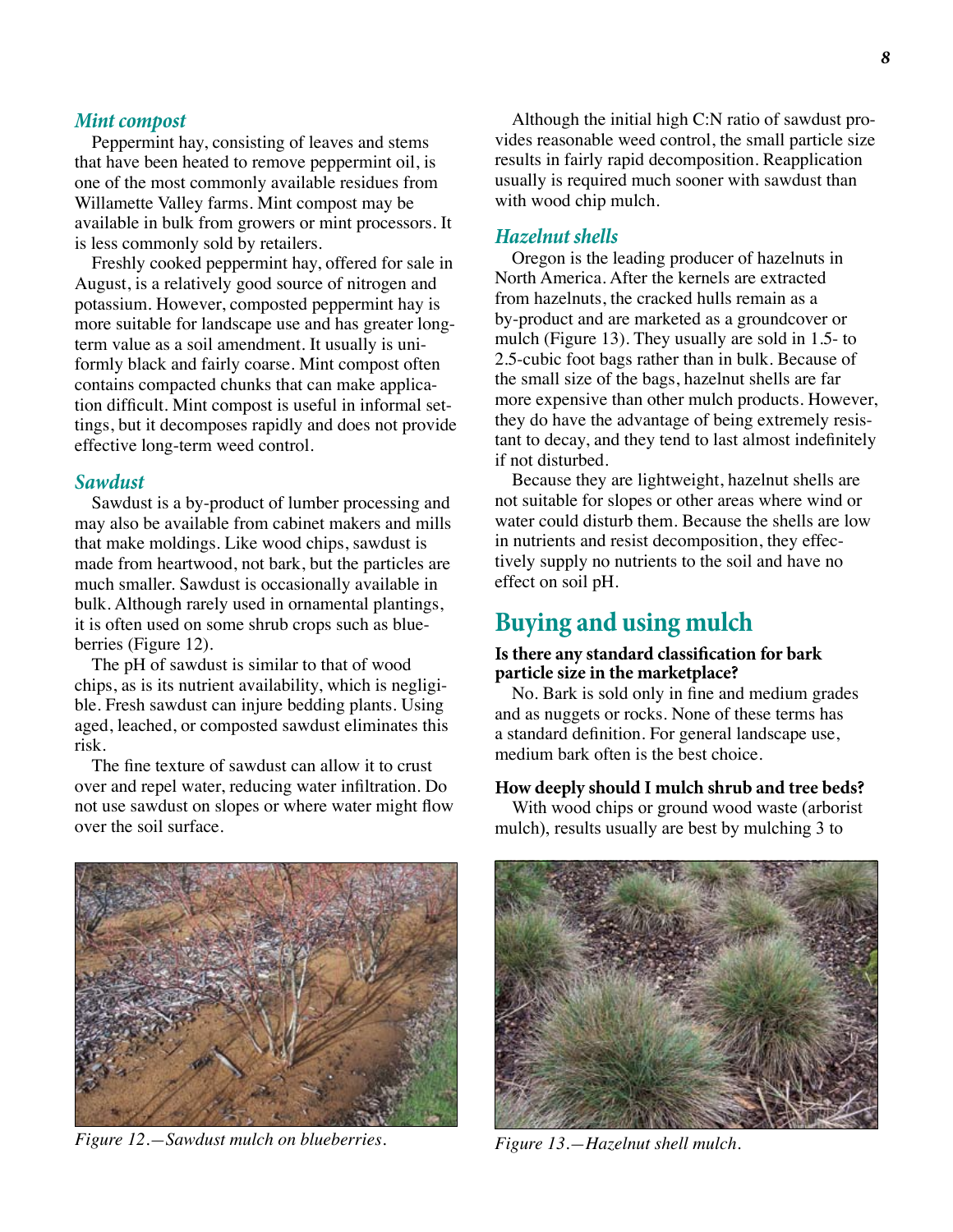## **Characteristics of mulches**

|                           | Water<br>conservation | Weed<br>control | <b>Nutrient</b><br>release | <b>Erosion</b><br>control | Longevity | Cost      | <b>Ease of</b><br>application |
|---------------------------|-----------------------|-----------------|----------------------------|---------------------------|-----------|-----------|-------------------------------|
| <b>Bark dust (medium)</b> | $**$                  | ***             | $\ast$                     | $**$                      | $**$      | $^{\ast}$ | ***                           |
| <b>Bark nuggets</b>       | $**$                  | ***             | $\ast$                     | $**$                      | ***       | $**$      | $**$                          |
| <b>Wood chips</b>         | $**$                  | ***             | $*$                        | $**$                      | $**$      | $**$      | $**$                          |
| Yard waste compost        | $**$                  | $*$             | ***                        | $**$                      | $\ast$    | $**$      | ***                           |
| <b>Arborist mulch</b>     | ***                   | ***             | $*$                        | ***                       | $**$      | ∗         | *                             |
| <b>Tree leaves</b>        | $**$                  | $**$            | $**$                       | $**$                      | $\ast$    | $\ast$    | $\ast$                        |
| Mint compost              | ***                   | $*$             | $**$                       | ***                       | $\ast$    | $\ast$    | $\ast$                        |
| <b>Sawdust</b>            | $**$                  | $**$            | $*$                        | $**$                      | $**$      | $\ast$    | ***                           |
| <b>Hazelnut</b> shells    | $**$                  | ***             | $*$                        | $**$                      | ***       | ***       | ***                           |

 $* = low; ** = medium; ** * = high$ 

4 inches deep. If using screened materials with smaller, more uniform particle size, apply 3 inches.

Before reapplying bark or wood chips, determine the depth of the existing mulch. Bark should not exceed 3 inches in depth; wood chips should not exceed 4 inches. Deep mulch and overwatering can lead to waterlogged soils and poor plant growth.

#### **How should I mulch trees planted in the lawn?**

For best water conservation and weed control around a young tree, apply a circle of mulch 4 feet in diameter. The mulch will cover the developing root system and prevent mower damage to the trunk. The mulch layer should be 3 to 4 inches deep. You can apply coarser materials more thickly, but avoid piling the mulch immediately next to the trunk.

#### **What is the practical lifespan of bark and wood-chip mulches?**

Bark mulch usually needs to be reapplied every 2 to 4 years and wood chip mulch every 1 or 2 years. Bark usually decomposes more slowly than wood chips because it is higher in lignin, which is highly resistant to decomposition. Wood-chip mulches are less dense (contain more air space), so they undergo greater settling.

#### **How does planting density affect mulch needs?**

As plant cover increases, mulch needs decrease. Shrub beds should include enough plants to provide 100 percent canopy cover of the soil 3 to 5 years after planting. This will largely eliminate the need for further mulching.

# **Aged or composted mulches?**

#### **What's the difference between aged and composted mulch?**

Bark and wood chips (arborist mulch) are sold as fresh, aged, or composted. Composting is the controlled biological stabilization of organic material. The end product, compost, is similar to the stable organic matter found in soils.

Most mulch is piled or aged for some time but often is not fully composted. Unless piles are watered and turned several times, the end product is not compost; it is aged mulch. Fresh materials have not been aged or composted.

If leaves from deciduous trees are piled in the fall, they will decompose without much management, assuming they remain moist. Usually, turning the pile a couple of times in spring or early summer is sufficient to transform leaves into leaf mulch. Leaf mulch is a kind of aged material.

Yard-waste composting facilities perform hot composting, including controlled moisture levels, regular pile turning, and monitoring of pile temperatures. This process turns the material into genuine compost.

#### **What are the advantages of aging or composting?**

After application to the landscape, aged mulches decompose (lose volume) more slowly than fresh organic materials. Aging reduces problems associated with fresh organic materials, such as nonuniform particle size, competition for soil nitrogen, and spontaneous heating.

Composting is most often used to create soil amendments (organic materials that are worked into the soil) rather than mulch. Nonetheless, composted mulch has many benefits.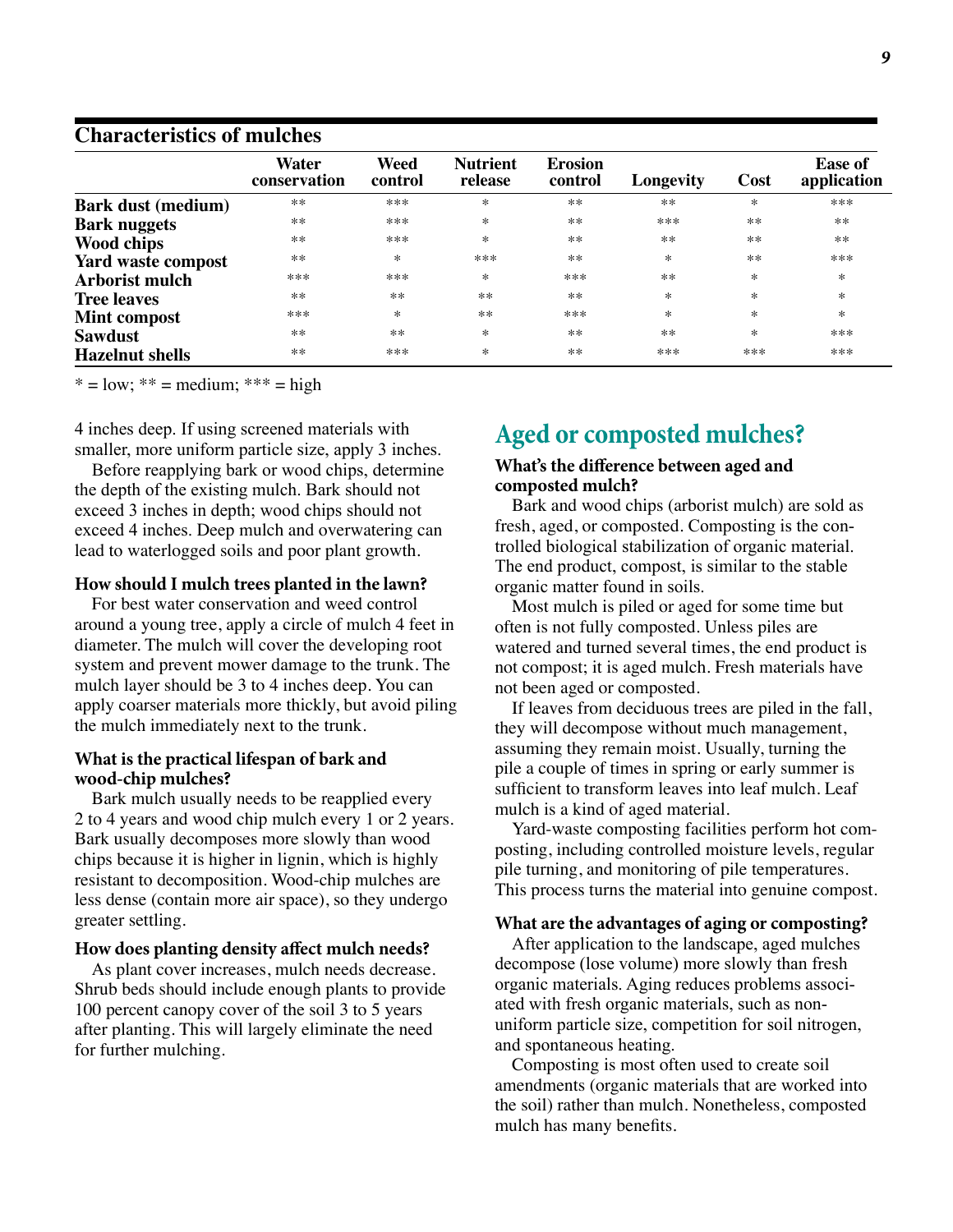- Composting achieves high temperatures, effectively killing most weed seeds and plant disease organisms.
- Composting produces a more uniform product that is easier to apply and more aesthetically pleasing.
- Composted organic matter lasts longer after application (it decomposes slowly).
- Composts can be applied rapidly in large quantities via specialized equipment (e.g., blower trucks).

#### **Why isn't most mulch composted?**

Composting often is not necessary or desirable for the following reasons.

- Mulch volume typically is reduced by more than 50 percent during composting.
- Compost generally costs more than fresh organic materials, some of which are available at little or no cost.
- Large-scale composting requires equipment, land, labor, and energy.

On the other hand, composting reduces landfill input, recycles local materials, and produces a product that reduces the need for fertilizers and other inputs in the landscape.

#### **How can I tell whether a product is aged or composted?**

Ask the supplier whether the material is really compost or simply aged mulch. It is not always easy to tell the difference between aged mulch and truly composted material.

# **Restoration plantings**

#### **What about mulching low-maintenance "restoration" plantings?**

If you are converting from grass or weeds to woody native shrubs or trees, with little or no summer irrigation, you may want to apply a lot of mulch at one time. Deep mulching often is effective in controlling weeds and conserving water. Coarse wood chips or arborist mulch is better suited for deep mulching than bark because of its greater particle size and greater porosity. Restoration plantings have been successfully established by mulching with 4 to 6 inches of arborist mulch.

If mulching deeply, it is important to plant larger plants and avoid piling mulch directly around tree trunks. Deep mulch may provide ideal habitat for voles and other rodents.

Another restoration planting approach, used successfully on highway shrub plantings, is to mulch with 3 inches of yard debris compost topped with 3 inches of bark.

# **Grow your own mulch**

#### **How can I grow my own mulch with little effort?**

Growing a mix of deciduous and evergreen trees and shrubs generates the most organic matter for mulch replenishment. Small leaves (e.g., Japanese maples) can act as mulch where they fall.

Create small areas at the back of shrub beds (e.g., in the corner of a fenced lot) to store piles of large leaves, such as those of Norway or bigleaf maples. You also can pile shrub trimmings there. By creating small, dispersed piles in the shrub bed, you won't have to haul leaves out in fall, and leaf mulch will be nearby when you need it in spring or summer.

Leaf mulch from a home compost pile is excellent for summer mulching around rhododendrons, blueberries, and other shrubs that are sensitive to summer drought, or in vegetable and flower gardens. Apply 1 to 2 inches after the soil warms, usually in June.

#### **Is it feasible to make my own compost?**

Sure! It's easy and takes very little work. To make compost, you usually need to grind sticks and other coarse woody materials before composting. Leaves, small twigs, and flowers do not need to be ground.

Be selective in the materials you include in a home compost pile. Weed seeds, vegetable seeds, and plant disease organisms often survive home composting.

It usually takes about 12 months to make highquality compost in a backyard pile with minimal maintenance. Backyard compost is not typically screened and usually is coarser than purchased yard waste compost, so it is best used for shrub beds.

# **For more information**

The following publications are available from the OSU Extension Service, http://extension.oregonstate. edu/catalog/

#### *Backyard Composting,* WAEB 1784

- *Acidifying Soil for Blueberries and Ornamental Plants in the Yard and Garden: West of the Cascade Mountain Range in Oregon and Washington,*  EC 1560-E
- *Improving Garden Soils with Organic Matter,*  EC 1561